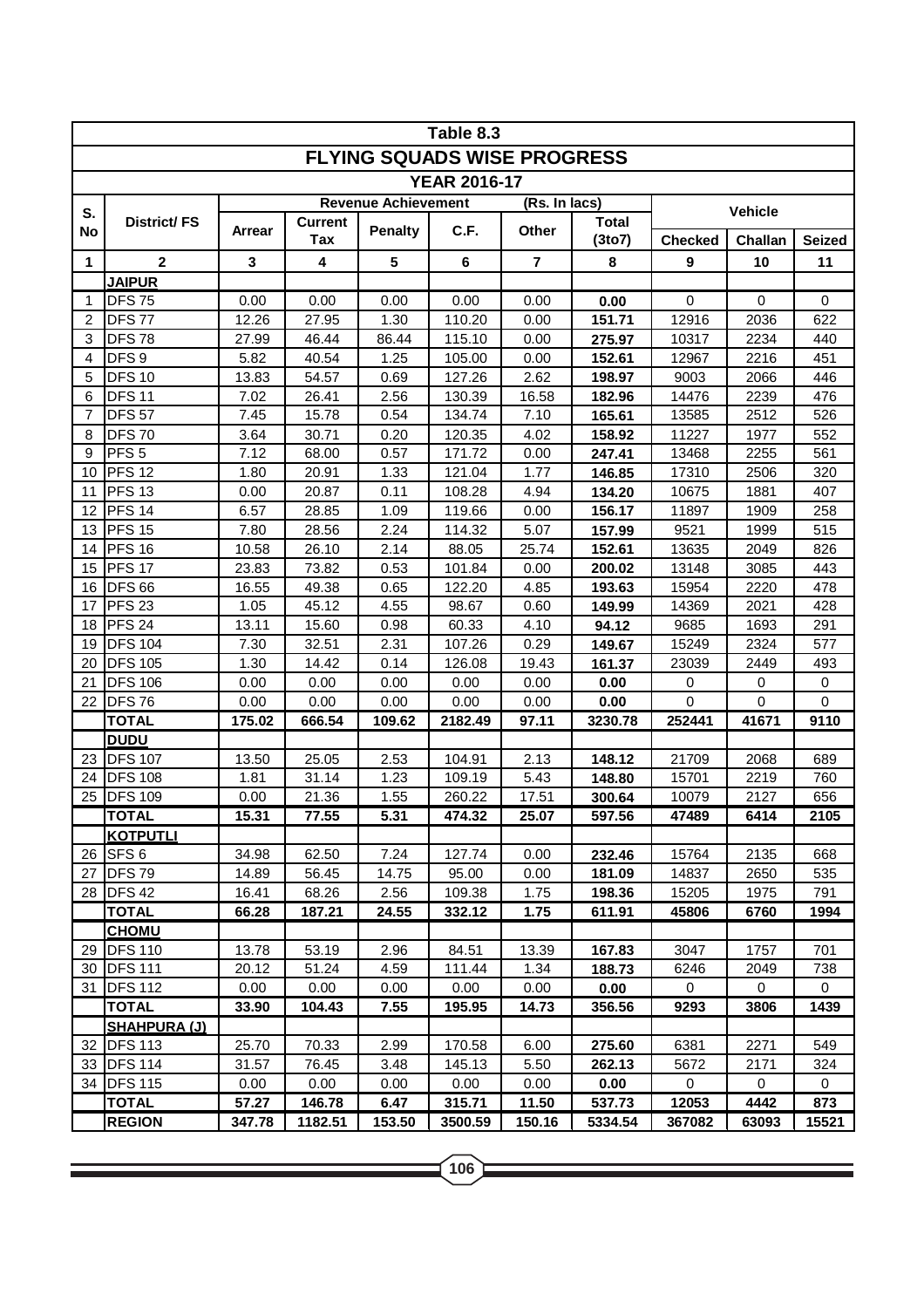

|     | Table 8.3 (Contd.)            |        |                       |                            |                     |                                    |                        |                                      |                |                     |  |  |
|-----|-------------------------------|--------|-----------------------|----------------------------|---------------------|------------------------------------|------------------------|--------------------------------------|----------------|---------------------|--|--|
|     |                               |        |                       |                            |                     | <b>FLYING SQUADS WISE PROGRESS</b> |                        |                                      |                |                     |  |  |
|     |                               |        |                       |                            | <b>YEAR 2016-17</b> |                                    |                        |                                      |                |                     |  |  |
| S.  |                               |        |                       | <b>Revenue Achievement</b> |                     | (Rs. In lacs)                      |                        |                                      |                |                     |  |  |
| No  | <b>District/FS</b>            | Arrear | <b>Current</b><br>Tax | <b>Penalty</b>             | C.F.                | <b>Other</b>                       | <b>Total</b><br>(3to7) |                                      | <b>Vehicle</b> |                     |  |  |
| 1   | $\mathbf 2$                   | 3      | 4                     | 5                          | 6                   | $\overline{7}$                     | 8                      | Challan<br><b>Checked</b><br>9<br>10 |                | <b>Seized</b><br>11 |  |  |
|     | <b>BALOTRA</b>                |        |                       |                            |                     |                                    |                        |                                      |                |                     |  |  |
|     | 118 DFS 119                   | 50.84  | 222.34                | 15.81                      | 114.61              | 45.41                              | 449.01                 | 17967                                | 3269           | 974                 |  |  |
|     | 119 DFS 120                   | 0.00   | 14.67                 | 0.25                       | 39.99               | 0.00                               | 54.91                  | 11271                                | 569            | 195                 |  |  |
|     | 120 DFS 121                   | 0.00   | 0.00                  | 0.00                       | 0.00                | 0.00                               | 0.00                   | $\mathbf 0$                          | 0              | $\mathbf 0$         |  |  |
|     | <b>TOTAL</b>                  | 50.84  | 237.01                | 16.06                      | 154.60              | 45.41                              | 503.92                 | 29238                                | 3838           | 1169                |  |  |
|     | <b>PHALODI</b>                |        |                       |                            |                     |                                    |                        |                                      |                |                     |  |  |
|     | 121 DFS 116                   | 1.35   | 74.47                 | 7.06                       | 63.45               | 0.00                               | 146.33                 | 24305                                | 2442           | 271                 |  |  |
|     | 122 DFS 117                   | 2.94   | 27.24                 | 0.91                       | 16.28               | 1.07                               | 48.44                  | 4916                                 | 477            | 67                  |  |  |
|     | 123 DFS 118                   | 0.00   | 0.00                  | 0.00                       | 0.00                | 0.00                               | 0.00                   | 0                                    | 0              | $\mathbf 0$         |  |  |
|     | <b>TOTAL</b>                  | 4.29   | 101.71                | 7.97                       | 79.73               | 1.07                               | 194.77                 | 29221                                | 2919           | 338                 |  |  |
|     | <b>REGION</b>                 | 580.93 | 2389.92               | 135.26                     | 904.55              | 207.79                             | 4218.45                | 175688                               | 29629          | 4682                |  |  |
|     | <b>PALI</b>                   |        |                       |                            |                     |                                    |                        |                                      |                |                     |  |  |
|     | 124 DFS 89                    | 0.00   | 76.36                 | 0.68                       | 153.96              | 0.00                               | 231.00                 | 22721                                | 2971           | 302                 |  |  |
|     | 125 DFS 25                    | 12.23  | 234.18                | 1.98                       | 263.15              | 7.27                               | 518.81                 | 18101                                | 2738           | 765                 |  |  |
|     | 126 DFS 26                    | 0.39   | 94.91                 | 0.61                       | 143.95              | 0.00                               | 239.86                 | 18438                                | 2135           | 330                 |  |  |
| 127 | <b>DFS 55</b>                 | 0.00   | 131.21                | 0.89                       | 150.52              | 0.00                               | 282.62                 | 31565                                | 2814           | 331                 |  |  |
|     | 128 PFS 10                    | 0.17   | 96.30                 | 1.16                       | 169.01              | 2.64                               | 269.28                 | 1466636                              | 3183           | 403                 |  |  |
|     | <b>TOTAL</b>                  | 12.79  | 632.96                | 5.32                       | 880.59              | 9.91                               | 1541.57                | 1557461                              | 13841          | 2131                |  |  |
|     | <b>SIROHI</b>                 |        |                       |                            |                     |                                    |                        |                                      |                |                     |  |  |
|     | 129 SFS 13                    | 3.50   | 72.19                 | 1.77                       | 687.82              | 3.77                               | 769.05                 | 95922                                | 18076          | 350                 |  |  |
|     | 130 DFS 29                    | 34.39  | 135.63                | 8.83                       | 77.44               | 0.00                               | 256.29                 | 6231                                 | 1962           | 357                 |  |  |
|     | 131 DFS 125                   | 0.00   | 6.25                  | 0.06                       | 97.41               | 6.05                               | 109.77                 | 21219                                | 3150           | 167                 |  |  |
|     | 132 DFS 126                   | 0.00   | 0.00                  | 0.00                       | 0.00                | 0.00                               | 0.00                   | 0                                    | 0              | 0                   |  |  |
|     | <b>TOTAL</b>                  | 37.89  | 214.07                | 10.66                      | 862.67              | 9.82                               | 1135.11                | 123372                               | 23188          | 874                 |  |  |
|     | <b>JALOR</b>                  |        |                       |                            |                     |                                    |                        |                                      |                |                     |  |  |
|     | 133 DFS 30                    | 0.00   | 43.13                 | 10.22                      | 89.81               | 0.00                               | 143.16                 | 7119                                 | 1978           | 359                 |  |  |
|     | 134 DFS 128                   | 0.00   | 0.00                  | 0.00                       | 0.00                | 0.00                               | 0.00                   | 0                                    | 0              | 0                   |  |  |
|     | <b>TOTAL</b>                  | 0.00   | 43.13                 | 10.22                      | 89.81               | 0.00                               | 143.16                 | 7119                                 | 1978           | 359                 |  |  |
|     | <b>ABUROAD</b><br>135 DFS 127 | 0.00   | 31.79                 |                            | 73.59               | 6.70                               | 112.08                 | 3459                                 | 2472           | $\mathbf 0$         |  |  |
|     | 136 SFS 12                    | 2.25   | 22.95                 | 0.00                       | 289.21              |                                    |                        | 12082                                | 8427           | 0                   |  |  |
|     | 137 SFS 29                    | 1.18   | 13.69                 | 0.38<br>0.11               | 316.12              | 66.28<br>52.83                     | 381.07<br>383.93       | 12045                                | 8923           | $\overline{2}$      |  |  |
|     | <b>TOTAL</b>                  | 3.43   | 68.43                 | 0.49                       | 678.92              | 125.81                             | 877.08                 | 27586                                | 19822          | $\mathbf{2}$        |  |  |
|     | <b>BHINMAL</b>                |        |                       |                            |                     |                                    |                        |                                      |                |                     |  |  |
|     | 138 DFS 129                   | 16.89  | 20.52                 | 3.57                       | 48.80               | 0.00                               | 89.78                  | 3691                                 | 793            | 20                  |  |  |
|     | 139 DFS 130                   | 0.00   | 0.00                  | 0.00                       | 0.00                | 0.00                               | 0.00                   | $\mathbf 0$                          | 0              | 0                   |  |  |
|     | 140 SFS 14                    | 41.84  | 182.16                | 9.15                       | 376.13              | 153.16                             | 762.44                 | 36867                                | 13268          | 299                 |  |  |
|     | <b>TOTAL</b>                  | 58.73  | 202.68                | 12.72                      | 424.93              | 153.16                             | 852.22                 | 40558                                | 14061          | 319                 |  |  |
|     | <b>REGION</b>                 | 112.84 | 1161.27               | 39.41                      | 2936.92             | 298.70                             | 4549.14                | 1756096                              | 72890          | 3685                |  |  |
|     | <b>UDAIPUR</b>                |        |                       |                            |                     |                                    |                        |                                      |                |                     |  |  |
|     | 141 <b>DFS</b> 90             | 7.52   | 59.11                 | 1.75                       | 128.81              | 1.57                               | 198.76                 | 13088                                | 2172           | 307                 |  |  |
|     | 142 DFS 91                    | 6.68   | 45.91                 | 1.90                       | 127.67              | 1.01                               | 183.17                 | 14718                                | 2714           | 344                 |  |  |
|     | 143 DFS 4                     | 2.66   | 21.81                 | 1.36                       | 85.78               | 0.69                               | 112.30                 | 11705                                | 2360           | 288                 |  |  |
|     | 144 DFS 5                     | 1.60   | 31.02                 | 1.23                       | 81.20               | 0.80                               | 115.85                 | 10703                                | 2505           | 249                 |  |  |
|     | 145 DFS 58                    | 3.80   | 32.30                 | 1.55                       | 94.40               | 0.74                               | 132.79                 | 9149                                 | 2078           | 324                 |  |  |
|     |                               |        |                       |                            |                     |                                    |                        |                                      |                |                     |  |  |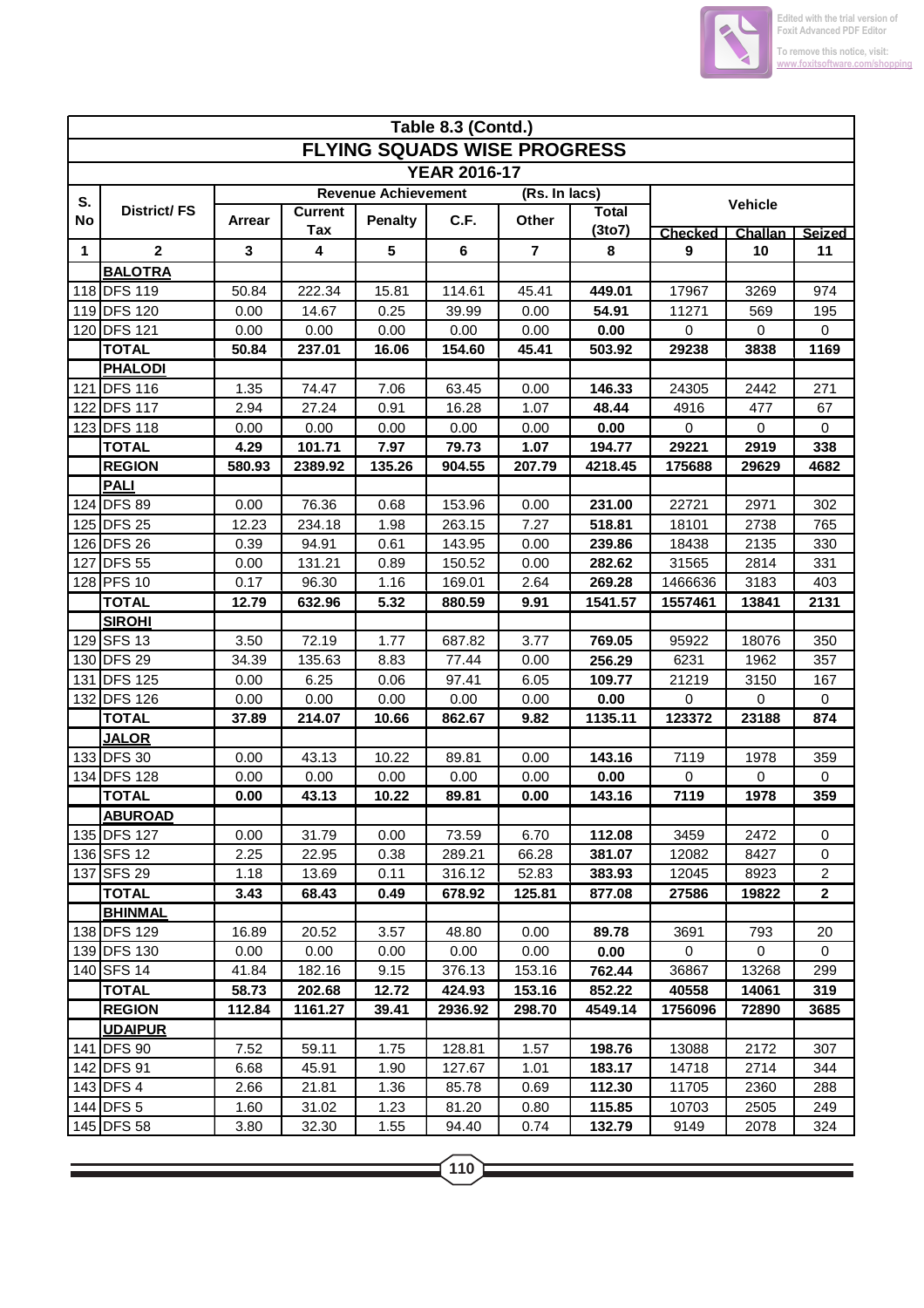

|     | Table 8.3 (Contd.)         |                |                       |                            |                                    |                |                        |                      |                |               |  |  |
|-----|----------------------------|----------------|-----------------------|----------------------------|------------------------------------|----------------|------------------------|----------------------|----------------|---------------|--|--|
|     |                            |                |                       |                            | <b>FLYING SQUADS WISE PROGRESS</b> |                |                        |                      |                |               |  |  |
|     |                            |                |                       |                            | <b>YEAR 2016-17</b>                |                |                        |                      |                |               |  |  |
| S.  |                            |                |                       | <b>Revenue Achievement</b> |                                    | (Rs. In lacs)  |                        |                      | Vehicle        |               |  |  |
| No  | District/FS                | <b>Arrear</b>  | <b>Current</b><br>Tax | <b>Penalty</b>             | C.F.                               | Other          | <b>Total</b><br>(3to7) | <b>Checked</b>       | <b>Challan</b> | <b>Seized</b> |  |  |
| 1   | $\overline{2}$             | 3              | 4                     | 5                          | $\bf 6$                            | $\overline{7}$ | 8                      | 9                    | 10             | 11            |  |  |
|     | <b>BEAWER</b>              |                |                       |                            |                                    |                |                        |                      |                |               |  |  |
| 92  | <b>DFS 65</b>              | 22.87          | 201.97                | 1.88                       | 146.18                             | 0.08           | 372.98                 | 10148                | 1449           | 269           |  |  |
| 93  | <b>DFS 101</b>             | 26.04          | 362.75                | 6.63                       | 154.34                             | 24.84          | 574.60                 | 10604                | 1870           | 381           |  |  |
|     | <b>TOTAL</b>               | 48.91          | 564.72                | 8.51                       | 300.52                             | 24.92          | 947.58                 | 20752                | 3319           | 650           |  |  |
|     | <b>NAGOUR</b>              |                |                       |                            |                                    |                |                        |                      |                |               |  |  |
| 94  | <b>DFS 23</b>              | 5.59           | 636.83                | 19.53                      | 176.63                             | 0.00           | 838.58                 | 19372                | 4164           | 821           |  |  |
| 95  | DFS <sub>53</sub>          | 40.61          | 263.17                | 13.25                      | 216.36                             | 0.00           | 533.39                 | 10427                | 1887           | 474           |  |  |
|     | <b>TOTAL</b>               | 46.20          | 900.00                | 32.78                      | 392.99                             | 0.00           | 1371.97                | 29799                | 6051           | 1295          |  |  |
|     | <b>DEEDWANA</b>            |                |                       |                            |                                    |                |                        |                      |                |               |  |  |
| 96  | <b>DFS 22</b>              | 9.89           | 250.22                | 1.44                       | 77.32                              | 0.42           | 339.29                 | 6318                 | 1588           | 249           |  |  |
| 97  | <b>DFS 100</b>             | 4.22           | 137.45                | 1.32                       | 88.71                              | 0.00           | 231.70                 | 6317                 | 1415           | 155           |  |  |
|     | 98 <b>DFS</b> 68           | 11.55          | 122.28                | 0.86                       | 90.56                              | 3.00           | 228.25                 | 743                  | 1616           | 122           |  |  |
|     | <b>TOTAL</b>               | 25.66          | 509.95                | 3.62                       | 256.59                             | 3.42           | 799.24                 | 13378                | 4619           | 526           |  |  |
|     | <b>TONK</b>                |                |                       |                            |                                    |                |                        |                      |                |               |  |  |
| 99  | DFS <sub>24</sub>          | 8.93           | 64.77                 | 4.25                       | 125.64                             | 49.69          | 253.28                 | 13051                | 2829           | 828           |  |  |
|     | 100 DFS 64                 | 8.15           | 29.78                 | 2.36                       | 207.78                             | 6.35           | 254.42                 | 14358                | 2970           | 1330          |  |  |
|     | <b>TOTAL</b>               | 17.08          | 94.55                 | 6.61                       | 333.42                             | 56.04          | 507.70                 | 27409                | 5799           | 2158          |  |  |
|     | <b>KISHANGARH</b>          |                |                       |                            |                                    |                |                        |                      |                |               |  |  |
| 101 | <b>DFS 138</b>             | 23.25          | 279.64                | 2.73                       | 260.00                             | 0.16           | 565.78                 | 5667                 | 2888           | 1050          |  |  |
|     | 102 DFS 139                | 2.53           | 22.13                 | 1.40                       | 263.57                             | 0.06           | 289.69                 | 1677                 | 4394           | 499           |  |  |
|     | 103 DFS 140                | 4.64           | 14.03                 | 2.46                       | 18.23                              | 0.64           | 40.00                  | 886                  | 273            | 63            |  |  |
|     | <b>TOTAL</b>               | 30.42          | 315.80                | 6.59                       | 541.80                             | 0.86           | 895.47                 | 8230                 | 7555           | 1612          |  |  |
|     | <b>KEKRI</b>               |                |                       |                            |                                    |                |                        |                      |                |               |  |  |
|     | 104 DFS 141<br>105 DFS 142 | 180.52<br>5.16 | 67.56<br>203.28       | 3.70<br>134.82             | 251.15<br>122.16                   | 1.43<br>2.50   | 504.36<br>467.92       | 6755                 | 4059<br>2759   | 623           |  |  |
|     | 106 DFS 143                | 0.00           | 0.00                  | 0.00                       | 0.00                               | 0.00           | 0.00                   | 15620<br>$\mathbf 0$ | 0              | 634<br>0      |  |  |
|     | <b>TOTAL</b>               | 185.68         | 270.84                | 138.52                     | 373.31                             | 3.93           | 972.28                 | 22375                | 6818           | 1257          |  |  |
|     | <b>REGION</b>              | 462.10         | 4041.99               | 222.73                     | 3163.73                            | 172.28         | 8062.83                | 211375               | 51406          | 10210         |  |  |
|     | <u> JODHPUR</u>            |                |                       |                            |                                    |                |                        |                      |                |               |  |  |
|     | 107 DFS 88                 | 9.27           | 233.19                | 3.61                       | 58.69                              | 13.16          | 317.92                 | 11880                | 2134           | 279           |  |  |
|     | 108 DFS 6                  | 57.17          | 267.48                | 9.40                       | 69.78                              | 0.00           | 403.83                 | 13849                | 2340           | 275           |  |  |
|     | 109 DFS 7                  | 77.15          | 222.03                | 19.86                      | 73.45                              | 0.86           | 393.35                 | 18321                | 2846           | 208           |  |  |
|     | 110 DFS 54                 | 57.37          | 102.10                | 3.42                       | 96.65                              | 0.00           | 259.54                 | 7835                 | 2215           | 94            |  |  |
|     | 111 PFS 8                  | 4.65           | 177.52                | 4.94                       | 37.85                              | 128.16         | 353.12                 | 11316                | 1700           | 102           |  |  |
|     | 112 PFS 9                  | 79.96          | 367.02                | 13.32                      | 58.72                              | 4.31           | 523.33                 | 10504                | 2079           | 363           |  |  |
|     | 113 PFS 18                 | 30.59          | 142.23                | 7.72                       | 43.87                              | 0.00           | 224.41                 | 8552                 | 1990           | 289           |  |  |
|     | 114 PFS 19                 | 145.46         | 194.68                | 23.34                      | 52.74                              | 0.00           | 416.22                 | 14477                | 1748           | 115           |  |  |
|     | <b>TOTAL</b>               | 461.62         | 1706.25               | 85.61                      | 491.75                             | 146.49         | 2891.72                | 96734                | 17052          | 1725          |  |  |
|     | <b>BARMER</b>              |                |                       |                            |                                    |                |                        |                      |                |               |  |  |
|     | 115 DFS 27                 | 1.69           | 107.70                | 4.28                       | 64.19                              | 3.15           | 181.01                 | 6540                 | 1951           | 585           |  |  |
|     | 116 DFS 56                 | 62.49          | 77.27                 | 6.53                       | 62.31                              | 3.85           | 212.45                 | 8311                 | 1667           | 427           |  |  |
|     | <b>TOTAL</b>               | 64.18          | 184.97                | 10.81                      | 126.50                             | 7.00           | 393.46                 | 14851                | 3618           | 1012          |  |  |
|     | <b>JAISALMER</b>           |                |                       |                            |                                    |                |                        |                      |                |               |  |  |
|     | 117 DFS 28                 | 0.00           | 159.98                | 14.81                      | 51.97                              | 7.82           | 234.58                 | 5644                 | 2202           | 438           |  |  |
|     | <b>TOTAL</b>               | 0.00           | 159.98                | 14.81                      | 51.97                              | 7.82           | 234.58                 | 5644                 | 2202           | 438           |  |  |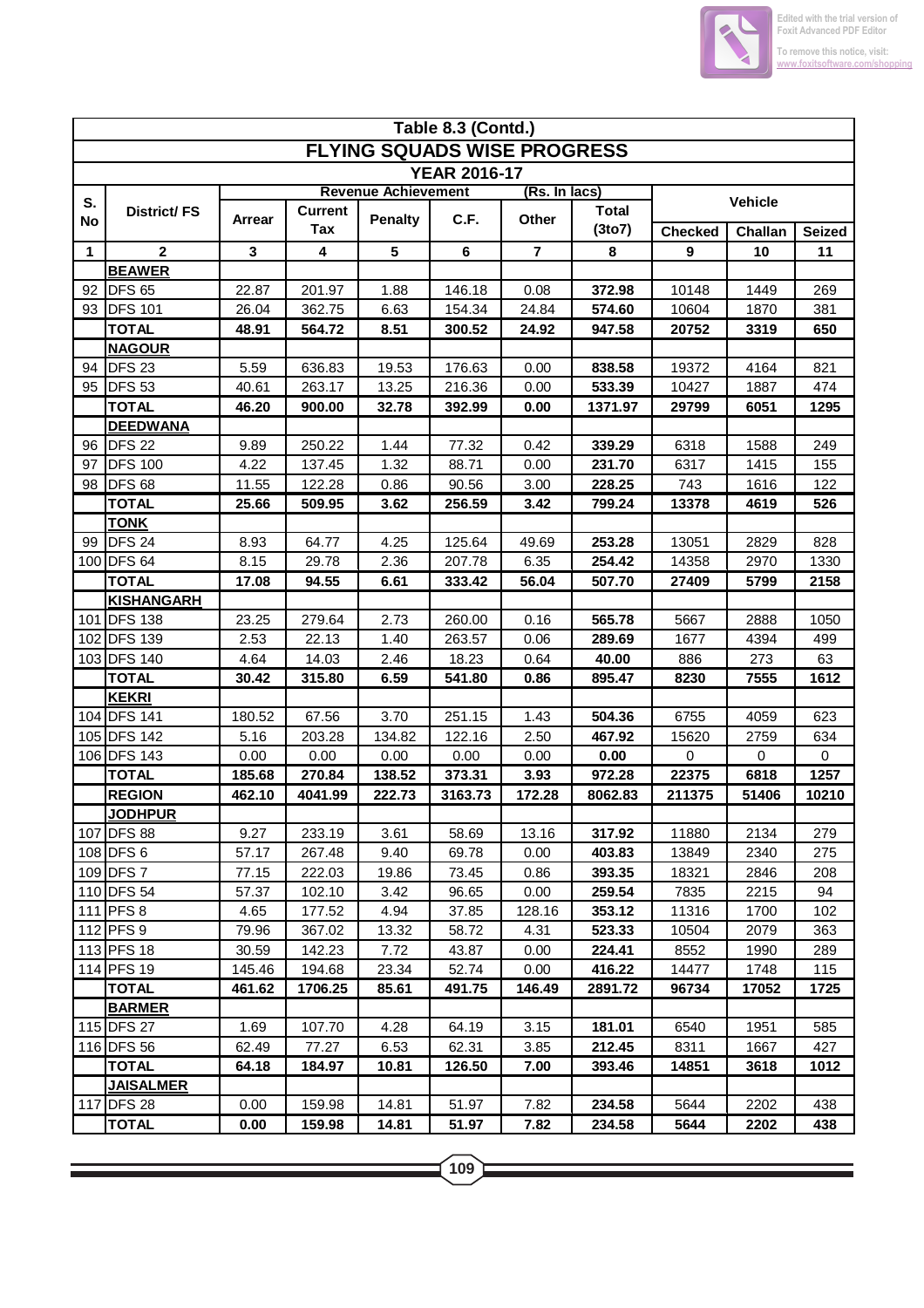

|              | Table 8.3 (Contd.)            |               |                       |                            |                                    |                         |                        |                     |           |                   |  |
|--------------|-------------------------------|---------------|-----------------------|----------------------------|------------------------------------|-------------------------|------------------------|---------------------|-----------|-------------------|--|
|              |                               |               |                       |                            | <b>FLYING SQUADS WISE PROGRESS</b> |                         |                        |                     |           |                   |  |
|              |                               |               |                       |                            | <b>YEAR 2016-17</b>                |                         |                        |                     |           |                   |  |
| S.           |                               |               |                       | <b>Revenue Achievement</b> |                                    | (Rs. In lacs)           |                        | Vehicle             |           |                   |  |
| No           | <b>District/FS</b>            | Arrear        | <b>Current</b><br>Tax | <b>Penalty</b>             | C.F.                               | Other                   | <b>Total</b><br>(3to7) | <b>Checked</b>      | Challan   | <b>Seized</b>     |  |
| $\mathbf{1}$ | $\overline{\mathbf{2}}$       | 3             | 4                     | 5                          | 6                                  | $\overline{\mathbf{r}}$ | 8                      | 9                   | 10        | 11                |  |
|              | <b>DHOLPUR</b>                |               |                       |                            |                                    |                         |                        |                     |           |                   |  |
| 62           | SFS <sub>5</sub>              | 8.35          | 211.69                | 2.02                       | 432.44                             | 0.00                    | 654.50                 | 28936               | 6437      | 681               |  |
| 63           | <b>SFS 10</b>                 | 1.53          | 157.48                | 1.35                       | 349.42                             | 0.00                    | 509.78                 | 35912               | 6595      | 468               |  |
| 64           | <b>SFS 28</b>                 | 1.24          | 174.97                | 0.00                       | 324.84                             | 24.84                   | 525.89                 | 27904               | 6267      | 566               |  |
| 65           | <b>SFS 31</b>                 | 5.83          | 157.85                | 1.01                       | 299.45                             | 0.00                    | 464.14                 | 16860               | 4659      | 403               |  |
| 66           | DFS <sub>19</sub>             | 0.00          | 0.00                  | 0.00                       | 0.00                               | 0.00                    | 0.00                   | 0                   | 0         | 0                 |  |
|              | <b>TOTAL</b>                  | 16.95         | 701.99                | 4.38                       | 1406.15                            | 24.84                   | 2154.31                | 109612              | 23958     | 2118              |  |
|              | <b>REGION</b>                 | 42.74         | 933.73                | 6.18                       | 2455.85                            | 66.47                   | 3504.97                | 151656              | 39088     | 2819              |  |
|              | <b>SIKAR</b>                  |               |                       |                            |                                    |                         |                        |                     |           |                   |  |
| 67           | <b>DFS 82</b>                 | 10.19         | 77.59                 | 2.21                       | 105.51                             | 0.00                    | 195.50                 | 10806               | 1581      | 316               |  |
| 68           | DFS <sub>74</sub>             | 12.62         | 160.26                | 5.05                       | 89.70                              | 0.00                    | 267.63                 | 7138                | 2133      | 261               |  |
| 69           | DFS <sub>15</sub>             | 11.16         | 154.57                | 2.49                       | 106.32                             | 0.00                    | 274.54                 | 5043                | 2124      | 379               |  |
| 70           | DFS <sub>46</sub>             | 42.05         | 270.27                | 3.48                       | 125.29                             | 5.04                    | 446.13                 | 16015               | 2419      | 194               |  |
| 71           | <b>DFS 49</b>                 | 5.35          | 95.18                 | 0.21                       | 73.96                              | 2.08                    | 176.78                 | 7406                | 1666      | 111               |  |
| 72           | PFS <sub>21</sub>             | 0.00          | 0.00                  | 0.00                       | 0.00                               | 0.00                    | 0.00                   | 0                   | 0         | $\pmb{0}$         |  |
|              | <b>TOTAL</b>                  | 81.37         | 757.87                | 13.44                      | 500.78                             | 7.12                    | 1360.58                | 46408               | 9923      | 1261              |  |
|              | <b>JHUNHUNUN</b>              |               |                       |                            |                                    |                         |                        |                     |           |                   |  |
| 73           | <b>DFS 83</b>                 | 14.29         | 100.61                | 0.60                       | 77.30                              | 4.40                    | 197.20                 | 4660                | 1526      | 212               |  |
| 74           | <b>DFS 45</b>                 | 33.49         | 65.34                 | 0.32                       | 79.37                              | 2.35                    | 180.87                 | 3234                | 898       | 123               |  |
| 75           | DFS <sub>67</sub>             | 10.97         | 121.73                | 0.00                       | 67.09                              | 4.51                    | 204.30                 | 4045                | 1265      | 192               |  |
| 76           | <b>DFS 103</b>                | 21.28         | 107.45                | 0.10                       | 152.82                             | 2.05                    | 283.70                 | 5187                | 1354      | 164               |  |
|              | <b>TOTAL</b>                  | 80.03         | 395.13                | 1.02                       | 376.58                             | 13.31                   | 866.07                 | 17126               | 5043      | 691               |  |
|              | <b>CHURU</b>                  |               | 270.44                | 7.14                       |                                    |                         | 401.57                 |                     |           |                   |  |
| 77           | <b>SFS 22</b><br><b>DFS73</b> | 33.76<br>0.00 | 0.00                  | 0.00                       | 83.72<br>0.00                      | 6.51<br>0.00            | 0.00                   | 5888<br>$\mathbf 0$ | 1990<br>0 | 61<br>$\mathbf 0$ |  |
| 78<br>79     | <b>DFS 38</b>                 | 33.41         | 219.91                | 5.88                       | 120.46                             | 0.37                    | 380.03                 | 14308               | 1649      | 236               |  |
|              | <b>TOTAL</b>                  | 67.17         | 490.35                | 13.02                      | 204.18                             | 6.88                    | 781.60                 | 20196               | 3639      | 297               |  |
|              | <b>SUJANGARH</b>              |               |                       |                            |                                    |                         |                        |                     |           |                   |  |
| 80           | <b>IDFS 147</b>               | 18.70         | 120.30                | 1.47                       | 129.13                             | 8.53                    | 278.13                 | 5625                | 1814      | 273               |  |
| 81           | <b>DFS 148</b>                | 12.23         | 135.12                | 1.43                       | 961.81                             | 1.56                    | 1112.15                | 6021                | 1321      | 235               |  |
| 82           | <b>DFS 149</b>                | 0.00          | 0.00                  | 0.00                       | 0.00                               | 0.00                    | 0.00                   | 0                   | 0         | 0                 |  |
|              | <b>TOTAL</b>                  | 30.93         | 255.42                | 2.90                       | 1090.94                            | 10.09                   | 1390.28                | 11646               | 3135      | 508               |  |
|              | <b>REGION</b>                 | 259.50        | 1898.77               | 30.38                      | 2172.48                            | 37.40                   | 4398.53                | 95376               | 21740     | 2757              |  |
|              | <b>AJMER</b>                  |               |                       |                            |                                    |                         |                        |                     |           |                   |  |
| 83           | DFS 86                        | 21.48         | 50.91                 | 6.07                       | 181.06                             | 0.00                    | 259.52                 | $\mathbf 0$         | 2410      | 963               |  |
| 84           | DFS <sub>87</sub>             | 0.00          | 280.73                | 7.23                       | 171.25                             | 21.32                   | 480.53                 | 8535                | 3234      | 30                |  |
| 85           | DFS <sub>1</sub>              | 42.52         | 315.58                | 6.69                       | 181.09                             | 26.87                   | 572.75                 | 46949               | 2517      | 421               |  |
| 86           | <b>DFS 51</b>                 | 31.41         | 311.59                | 2.31                       | 196.72                             | 0.00                    | 542.03                 | 8251                | 2843      | 717               |  |
| 87           | PFS <sub>1</sub>              | 8.25          | 400.13                | 2.73                       | 115.89                             | 34.92                   | 561.92                 | 13276               | 2171      | 371               |  |
| 88           | PFS <sub>2</sub>              | 0.00          | 0.00                  | 0.00                       | 0.00                               | 0.00                    | 0.00                   | 0                   | 0         | 0                 |  |
| 89           | RSF <sub>1</sub>              | 0.00          | 0.00                  | 0.00                       | 0.00                               | 0.00                    | 0.00                   | 0                   | 0         | 0                 |  |
| 90           | DFS <sub>2</sub>              | 0.00          | 0.00                  | 0.00                       | 0.00                               | 0.00                    | 0.00                   | 0                   | 0         | 0                 |  |
| 91           | HFS3                          | 4.49          | 27.19                 | 1.07                       | 119.09                             | 0.00                    | 151.84                 | 12421               | 4070      | 210               |  |
|              | <b>TOTAL</b>                  | 108.15        | 1386.13               | 26.10                      | 965.10                             | 83.11                   | 2568.59                | 89432               | 17245     | 2712              |  |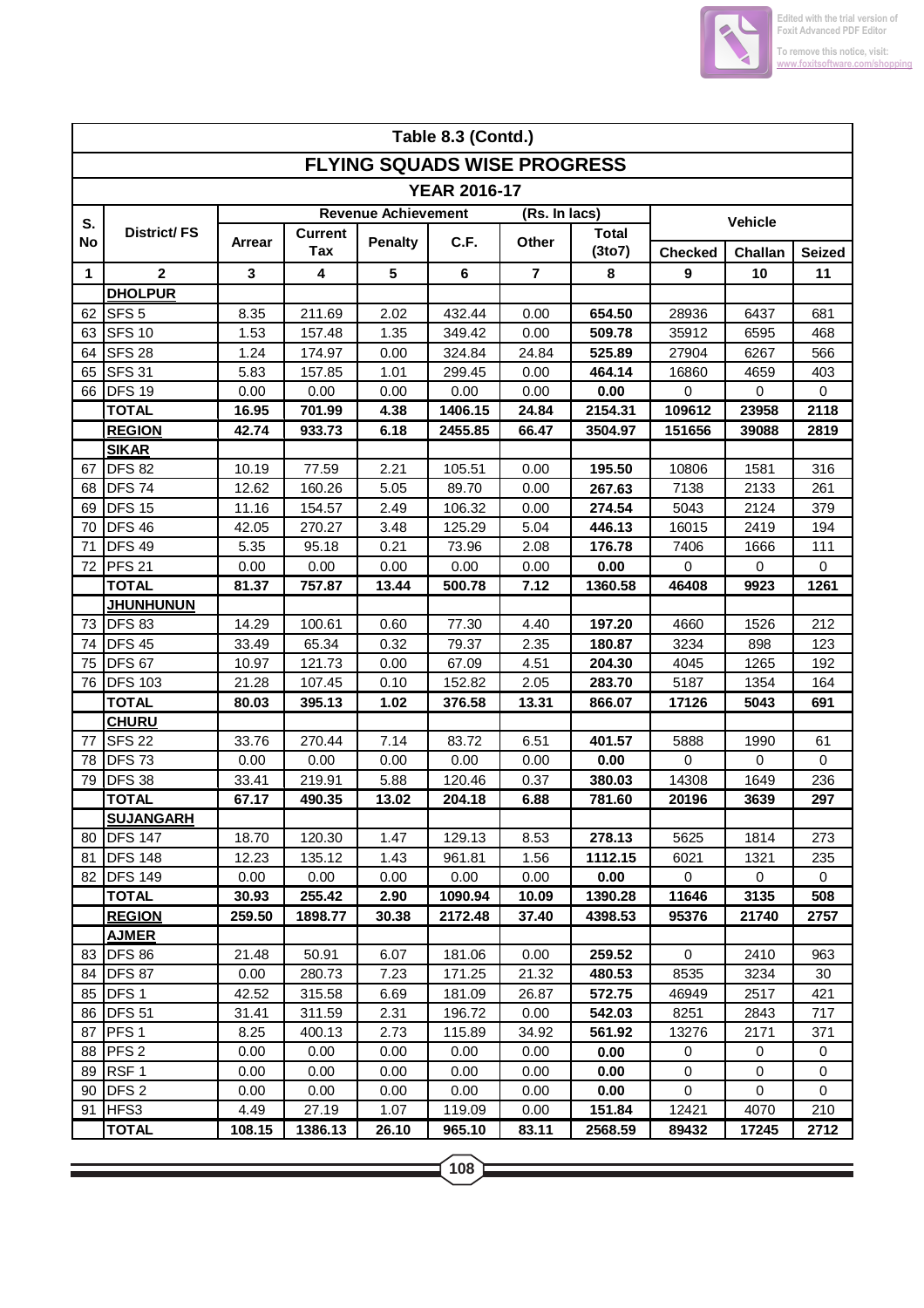

|    | Table 8.3 (Contd.)                  |               |                       |                            |                                    |               |                        |                |                          |             |  |  |
|----|-------------------------------------|---------------|-----------------------|----------------------------|------------------------------------|---------------|------------------------|----------------|--------------------------|-------------|--|--|
|    |                                     |               |                       |                            | <b>FLYING SQUADS WISE PROGRESS</b> |               |                        |                |                          |             |  |  |
|    |                                     |               |                       |                            | <b>YEAR 2016-17</b>                |               |                        |                |                          |             |  |  |
| S. |                                     |               |                       | <b>Revenue Achievement</b> |                                    | (Rs. In lacs) |                        | <b>Vehicle</b> |                          |             |  |  |
| No | District/FS                         | <b>Arrear</b> | <b>Current</b><br>Tax | <b>Penalty</b>             | C.F.                               | <b>Other</b>  | <b>Total</b><br>(3to7) | <b>Checked</b> | Challan<br><b>Seized</b> |             |  |  |
| 1  | $\mathbf{2}$                        | 3             | 4                     | $5\phantom{.0}$            | 6                                  | 7             | 8                      | 9              | 10                       | 11          |  |  |
|    | <b>DAUSA</b>                        |               |                       |                            |                                    |               |                        |                |                          |             |  |  |
| 35 | <b>DFS 80</b>                       | 5.93          | 87.73                 | 0.71                       | 199.97                             | 3.07          | 297.41                 | 14846          | 2509                     | 114         |  |  |
| 36 | DFS 81                              | 4.78          | 116.91                | 1.80                       | 118.29                             | 32.80         | 274.58                 | 3979           | 1157                     | 451         |  |  |
| 37 | <b>DFS 12</b>                       | 5.66          | 34.48                 | 6.14                       | 119.69                             | 1.08          | 167.05                 | 7240           | 1254                     | 271         |  |  |
| 38 | DFS <sub>48</sub>                   | 17.38         | 88.02                 | 3.42                       | 65.41                              | 5.56          | 179.79                 | 4586           | 717                      | 283         |  |  |
| 39 | PFS <sub>22</sub>                   | 0.00          | 16.28                 | 0.35                       | 9.67                               | 0.00          | 26.30                  | 1172           | 118                      | 10          |  |  |
|    | <b>TOTAL</b>                        | 33.75         | 343.42                | 12.42                      | 513.03                             | 42.51         | 945.13                 | 31823          | 5755                     | 1129        |  |  |
|    | <b>S.MADHOPUR</b>                   |               |                       |                            |                                    |               |                        |                |                          |             |  |  |
| 40 | DFS <sub>47</sub>                   | 0.29          | 63.39                 | 1.54                       | 88.05                              | 6.96          | 160.23                 | 2771           | 1635                     | 542         |  |  |
| 41 | DFS 99                              | 5.70          | 23.48                 | 0.40                       | 58.58                              | 63.05         | 151.21                 | 3089           | 1115                     | 282         |  |  |
|    | <b>TOTAL</b>                        | 5.99          | 86.87                 | 1.94                       | 146.63                             | 70.01         | 311.44                 | 5860           | 2750                     | 824         |  |  |
|    | <b>KAROLI</b>                       |               |                       |                            |                                    |               |                        |                |                          |             |  |  |
| 42 | <b>DFS 13</b>                       | 2.07          | 38.61                 | 1.81                       | 66.21                              | 97.16         | 205.86                 | 9791           | 1118                     | 282         |  |  |
| 43 | <b>DFS 14</b>                       | 28.80         | 95.21                 | 8.72                       | 55.13                              | 9.39          | 197.25                 | 4887           | 1129                     | 79          |  |  |
| 44 | DFS 97                              | 0.00          | 0.00                  | 0.00                       | 0.00                               | 0.00          | 0.00                   | 0              | 0                        | 0           |  |  |
|    | <b>TOTAL</b>                        | 30.87         | 133.82                | 10.53                      | 121.34                             | 106.55        | 403.11                 | 14678          | 2247                     | 361         |  |  |
|    | <b>REGION</b><br><b>SHAHJHANPUR</b> | 70.61         | 564.11                | 24.89                      | 781.00                             | 219.07        | 1659.68                | 52361          | 10752                    | 2314        |  |  |
| 45 | SFS <sub>1</sub>                    | 0.00          | 16.05                 | 0.00                       | 962.39                             | 0.04          | 978.48                 | 140663         | 33713                    | 0           |  |  |
| 46 | SFS <sub>2</sub>                    | 0.00          | 18.21                 | 0.00                       | 920.92                             | 0.21          | 939.34                 | 147854         | 33087                    | 0           |  |  |
| 47 | SFS <sub>3</sub>                    | 0.00          | 24.23                 | 0.00                       | 978.40                             | 0.16          | 1002.79                | 133505         | 34004                    | 0           |  |  |
|    | <b>TOTAL</b>                        | 0.00          | 58.49                 | 0.00                       | 2861.71                            | 0.41          | 2920.61                | 422022         | 100804                   | $\mathbf 0$ |  |  |
|    | <b>ALWAR</b>                        |               |                       |                            |                                    |               |                        |                |                          |             |  |  |
| 48 | <b>DFS 84</b>                       | 10.51         | 0.02                  | 0.19                       | 274.10                             | 20.00         | 304.82                 | 16748          | 3274                     | 933         |  |  |
| 49 | <b>DFS 85</b>                       | 34.28         | 23.61                 | 1.87                       | 136.60                             | 0.00          | 196.36                 | 4612           | 2382                     | 375         |  |  |
| 50 | DFS <sub>2</sub>                    | 15.83         | 53.83                 | 0.72                       | 156.75                             | 4.82          | 231.95                 | 5534           | 3531                     | 454         |  |  |
|    | 51 DFS 50                           | 3.48          | 26.21                 | 2.02                       | 173.36                             | 20.60         | 225.67                 | 27391          | 3202                     | 211         |  |  |
|    | 52 <b>PFS 3</b>                     | 23.27         | 50.53                 | 0.38                       | 134.03                             | 0.00          | 208.21                 | 11110          | 2964                     | 415         |  |  |
|    | <b>TOTAL</b>                        | 87.37         | 154.20                | 5.18                       | 874.84                             | 45.42         | 1167.01                | 65395          | 15353                    | 2388        |  |  |
|    | <b>BHIWADI</b>                      |               |                       |                            |                                    |               |                        |                |                          |             |  |  |
| 53 | <b>IDFS 131</b>                     | 0.00          | 3.99                  | 1.89                       | 205.18                             | 0.00          | 211.06                 | 23312          | 2864                     | 763         |  |  |
| 54 | <b>SFS 33</b>                       | 0.00          | 0.00                  | 0.00                       | 0.00                               | 0.00          | 0.00                   | 0              | 0                        | $\mathbf 0$ |  |  |
|    | 55 SFS 4                            | 1.17          | 19.29                 | 3.62                       | 217.06                             | 8.21          | 249.35                 | 27324          | 3570                     | 1198        |  |  |
|    | <b>TOTAL</b>                        | 1.17          | 23.28                 | 5.51                       | 422.24                             | 8.21          | 460.41                 | 50636          | 6434                     | 1961        |  |  |
|    | <b>REGION</b>                       | 88.54         | 235.97                | 10.69                      | 4158.79                            | 54.04         | 4548.03                | 538053         | 122591                   | 4349        |  |  |
|    | <b>BHARATPUR</b>                    |               |                       |                            |                                    |               |                        |                |                          |             |  |  |
| 56 | SFS <sub>8</sub>                    | 0.00          | 10.20                 | 0.15                       | 159.66                             | 6.91          | 176.92                 | 12152          | 2180                     | 130         |  |  |
| 57 | SFS 9                               | 11.48         | 140.38                | 0.11                       | 243.46                             | 7.40          | 402.83                 | 9014           | 3317                     | 123         |  |  |
| 58 | <b>SFS 26</b>                       | 0.00          | 18.54                 | 0.00                       | 64.70                              | 9.13          | 92.37                  | 2227           | 1272                     | 38          |  |  |
| 59 | <b>PFS 20</b>                       | 8.45          | 22.50                 | 0.90                       | 180.89                             | 6.89          | 219.63                 | 5935           | 2367                     | 126         |  |  |
| 60 | DFS 17                              | 0.00          | 18.36                 | 0.00                       | 177.05                             | 5.75          | 201.16                 | 5555           | 2631                     | 133         |  |  |
| 61 | DFS <sub>18</sub>                   | 5.86          | 21.76                 | 0.64                       | 223.94                             | 5.55          | 257.75                 | 7161           | 3363                     | 151         |  |  |
|    | <b>TOTAL</b>                        | 25.79         | 231.74                | 1.80                       | 1049.70                            | 41.63         | 1350.66                | 42044          | 15130                    | 701         |  |  |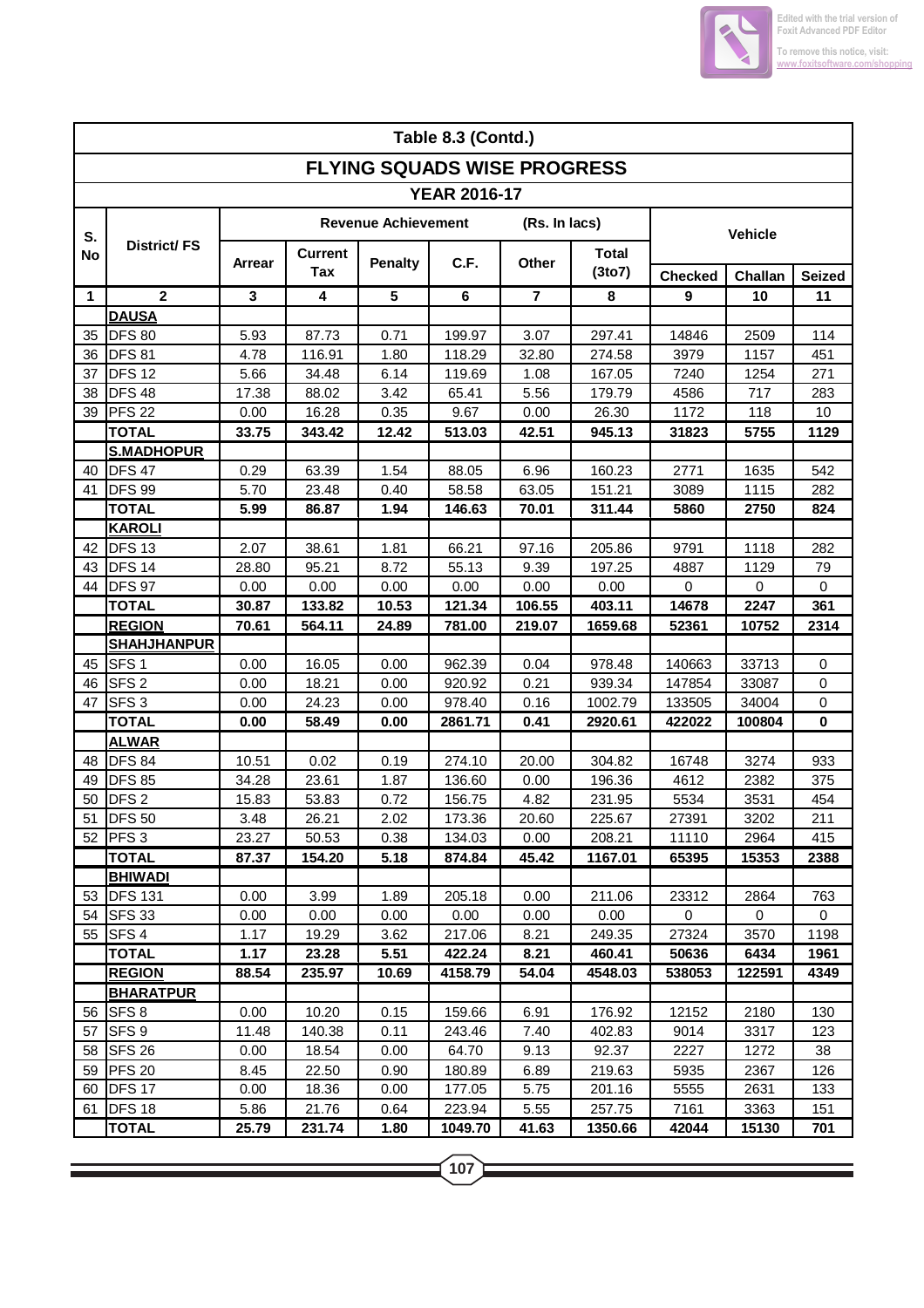

Ξ

|    | Table 8.3 (Contd.)                  |        |                |                            |                                    |               |              |                |                |               |  |  |
|----|-------------------------------------|--------|----------------|----------------------------|------------------------------------|---------------|--------------|----------------|----------------|---------------|--|--|
|    |                                     |        |                |                            | <b>FLYING SQUADS WISE PROGRESS</b> |               |              |                |                |               |  |  |
|    |                                     |        |                |                            | <b>YEAR 2016-17</b>                |               |              |                |                |               |  |  |
|    |                                     |        |                | <b>Revenue Achievement</b> |                                    | (Rs. In lacs) |              |                |                |               |  |  |
| S. | District/FS                         |        | <b>Current</b> |                            |                                    |               | <b>Total</b> |                | <b>Vehicle</b> |               |  |  |
| No |                                     | Arrear | Tax            | <b>Penalty</b>             | C.F.                               | Other         | (3to7)       | <b>Checked</b> | Challan        | <b>Seized</b> |  |  |
| 1  | $\mathbf{2}$                        | 3      | 4              | 5                          | 6                                  | 7             | 8            | 9              | 10             | 11            |  |  |
|    | 146 PFS 6                           | 0.38   | 9.83           | 0.30                       | 44.92                              | 0.12          | 55.55        | 4656           | 1059           | 128           |  |  |
|    | 147 PFS 7                           | 4.71   | 94.01          | 2.08                       | 92.87                              | 12.64         | 206.31       | 10057          | 1837           | 194           |  |  |
|    | <b>TOTAL</b>                        | 30.35  | 297.99         | 15.17                      | 661.65                             | 24.57         | 1012.73      | 74076          | 14725          | 1834          |  |  |
|    | <b>RATANPUR</b>                     |        |                |                            |                                    |               |              |                |                |               |  |  |
|    | 148 SFS 16                          | 0.00   | 219.65         | 0.13                       | 993.23                             | 79.29         | 1292.30      | 127016         | 35613          | $\mathbf 0$   |  |  |
|    | 149 SFS 17                          | 0.00   | 236.34         | 0.75                       | 1002.56                            | 11.06         | 1250.71      | 140795         | 41725          | $\mathbf 0$   |  |  |
|    | 150 SFS 18                          | 0.00   | 244.60         | 1.77                       | 1027.64                            | 10.73         | 1284.74      | 125038         | 34904          | 13            |  |  |
|    | <b>TOTAL</b>                        | 0.00   | 700.59         | 2.65                       | 3023.43                            | 101.08        | 3827.75      | 392849         | 112242         | 13            |  |  |
|    | <b>DUNGARPUR</b>                    |        |                |                            |                                    |               |              |                |                |               |  |  |
|    | 151 SFS 19                          | 21.21  | 134.32         | 7.57                       | 102.30                             | 10.52         | 275.92       | 11770          | 2808           | 530           |  |  |
|    | 152 DFS 33                          | 2.41   | 134.98         | 5.43                       | 110.89                             | 0.55          | 254.26       | 14933          | 2975           | 418           |  |  |
|    | <b>TOTAL</b>                        | 23.62  | 269.30         | 13.00                      | 213.19                             | 11.07         | 530.18       | 26703          | 5783           | 948           |  |  |
|    | <b>BANSWARA</b>                     |        |                |                            |                                    |               |              |                |                |               |  |  |
|    | 153 SFS 20                          | 7.00   | 102.10         | 6.59                       | 91.74                              | 32.82         | 240.25       | 6837           | 1199           | 513           |  |  |
|    | 154 DFS 34                          | 2.63   | 83.25          | 3.62                       | 69.25                              | 3.57          | 162.32       | 4428           | 976            | 260           |  |  |
|    | <b>TOTAL</b>                        | 9.63   | 185.35         | 10.21                      | 160.99                             | 36.39         | 402.57       | 11265          | 2175           | 773           |  |  |
|    | <b>RAJSAMAND</b>                    |        |                |                            |                                    |               |              |                |                |               |  |  |
|    | 155 DFS 92                          | 25.00  | 60.37          | 1.50                       | 126.40                             | 7.72          | 220.99       | 9786           | 2069           | 439           |  |  |
|    | 156 DFS 35                          | 183.74 | 84.62          | 135.20                     | 127.97                             | 0.00          | 531.53       | 18109          | 2374           | 683           |  |  |
|    | 157 DFS 60                          | 31.83  | 365.77         | 5.20                       | 132.76                             | 0.00          | 535.56       | 15953          | 2267           | 828           |  |  |
|    | <b>TOTAL</b>                        | 240.57 | 510.76         | 141.90                     | 387.13                             | 7.72          | 1288.08      | 43848          | 6710           | 1950          |  |  |
|    | <b>REGION</b><br><b>CHITTORGARH</b> | 304.17 | 1963.99        | 182.93                     | 4446.39                            | 180.83        | 7061.31      | 548741         | 141635         | 5518          |  |  |
|    | 158 DFS 93                          | 1.58   | 26.98          | 0.10                       | 111.96                             | 0.00          | 140.62       | 489            | 2164           | 324           |  |  |
|    | 159 SFS 15                          | 4.45   | 274.00         | 0.64                       | 167.71                             | 16.98         | 463.78       | 25483          | 5351           | 107           |  |  |
|    | 160 SFS 30                          | 4.88   | 271.00         | 0.66                       | 236.35                             | 0.65          | 513.54       | 27131          | 5845           | 115           |  |  |
|    | 161 DFS 31                          | 0.00   | 55.72          | 0.08                       | 1257.10                            | 0.00          | 1312.90      | 0              | 3264           | 707           |  |  |
|    | 162 DFS 59                          | 0.00   | 3.15           | 0.00                       | 134.62                             | 0.00          | 137.77       | $\mathbf 0$    | 1978           | 542           |  |  |
|    | 163 PFS 25                          | 0.00   | 36.97          | 0.06                       | 207.69                             | 0.00          | 244.72       | 0              | 3108           | 753           |  |  |
|    | <b>TOTAL</b>                        | 10.91  | 667.82         | 1.54                       | 2115.43                            | 17.63         | 2813.33      | 53103          | 21710          | 2548          |  |  |
|    | <b>PRATAPGARH</b>                   |        |                |                            |                                    |               |              |                |                |               |  |  |
|    | 164 DFS 32                          | 28.56  | 20.94          | 0.32                       | 90.74                              | 0.00          | 140.56       | 15156          | 2194           | 329           |  |  |
|    | <b>TOTAL</b>                        | 28.56  | 20.94          | 0.32                       | 90.74                              | 0.00          | 140.56       | 15156          | 2194           | 329           |  |  |
|    | <b>BHILWARA</b>                     |        |                |                            |                                    |               |              |                |                |               |  |  |
|    | 165 DFS 20                          | 14.19  | 59.71          | 29.14                      | 121.38                             | 6.27          | 230.69       | 6022           | 2305           | 456           |  |  |
|    | 166 DFS 21                          | 27.55  | 32.00          | 4.20                       | 130.39                             | 13.51         | 207.65       | 8345           | 2622           | 337           |  |  |
|    | 167 DFS 52                          | 25.68  | 11.28          | 0.48                       | 108.03                             | 29.62         | 175.09       | 3692           | 2081           | 293           |  |  |
|    | 168 DFS 71                          | 33.09  | 97.19          | 2.74                       | 97.71                              | 0.68          | 231.41       | 5587           | 2390           | 801           |  |  |
|    | <b>TOTAL</b>                        | 100.51 | 200.18         | 36.56                      | 457.51                             | 50.08         | 844.84       | 23646          | 9398           | 1887          |  |  |
|    | <b>SHAHPURA (B)</b>                 |        |                |                            |                                    |               |              |                |                |               |  |  |
|    | 169 DFS 122                         | 9.55   | 146.14         | 1.97                       | 104.39                             | 0.00          | 262.05       | 11083          | 2068           | 287           |  |  |
|    | 170 DFS 123                         | 12.92  | 74.74          | 1.34                       | 106.24                             | 18.13         | 213.37       | 4211           | 1997           | 507           |  |  |
|    | 171 DFS 124<br><b>TOTAL</b>         | 7.05   | 62.83          | 7.52                       | 99.68<br>310.31                    | 11.53         | 188.61       | 3492           | 1396           | 352           |  |  |
|    | <b>REGION</b>                       | 29.52  | 283.71         | 10.83<br>49.25             |                                    | 29.66         | 664.03       | 18786          | 5461           | 1146          |  |  |
|    |                                     | 169.50 | 1172.65        |                            | 2973.99                            | 97.37         | 4462.76      | 110691         | 38763          | 5910          |  |  |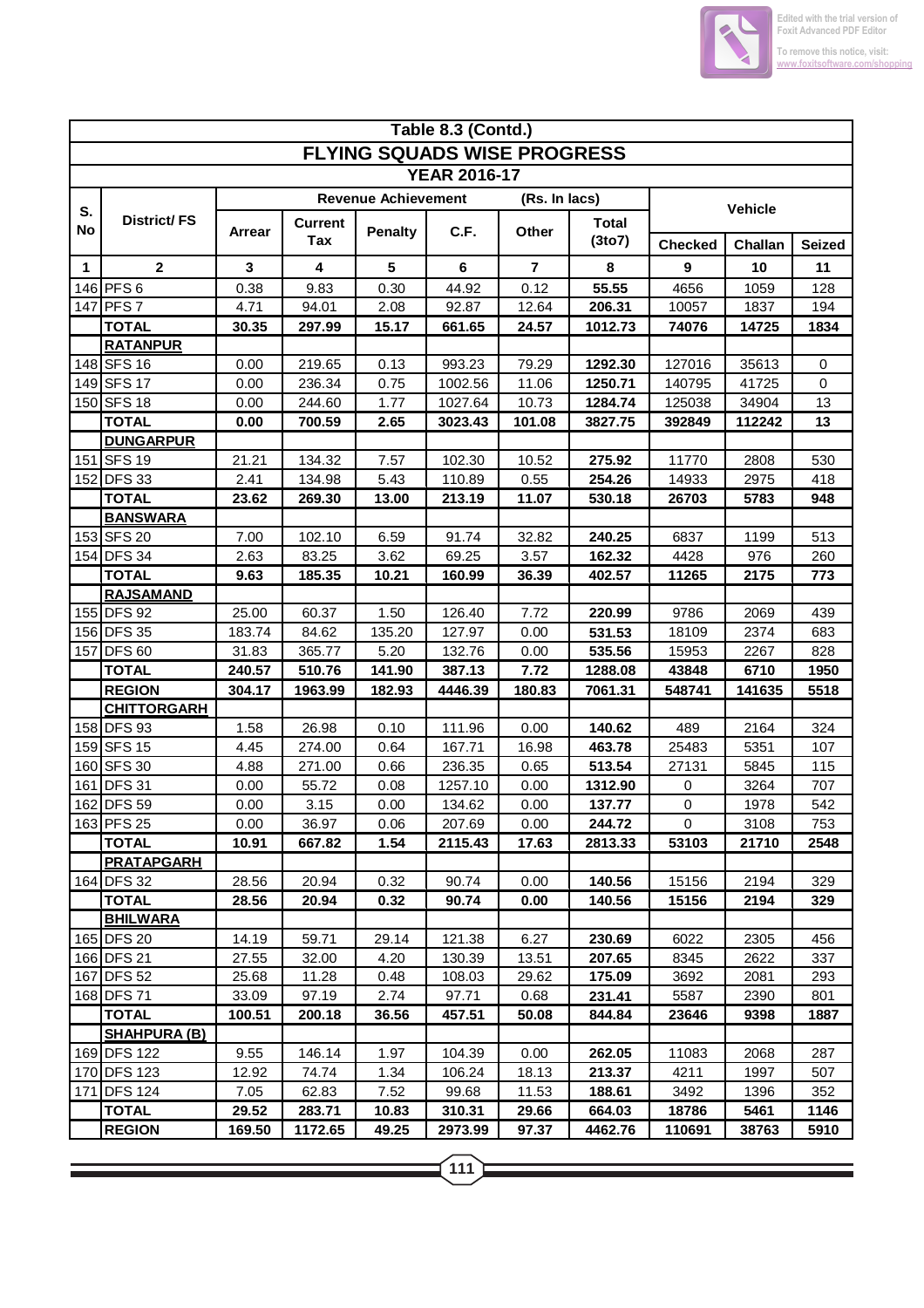

|             | Table 8.3 (Contd.)                 |              |                       |                            |          |                |              |                  |                |               |  |  |  |
|-------------|------------------------------------|--------------|-----------------------|----------------------------|----------|----------------|--------------|------------------|----------------|---------------|--|--|--|
|             | <b>FLYING SQUADS WISE PROGRESS</b> |              |                       |                            |          |                |              |                  |                |               |  |  |  |
|             | <b>YEAR 2016-17</b>                |              |                       |                            |          |                |              |                  |                |               |  |  |  |
| S.          |                                    |              |                       | <b>Revenue Achievement</b> |          | (Rs. In lacs)  |              |                  | <b>Vehicle</b> |               |  |  |  |
| <b>No</b>   | District/FS                        | Arrear       | <b>Current</b><br>Tax | <b>Penalty</b>             | C.F.     | Other          | <b>Total</b> |                  |                |               |  |  |  |
|             |                                    |              |                       |                            |          |                | (3to7)       | <b>Checked</b>   | Challan        | <b>Seized</b> |  |  |  |
| $\mathbf 1$ | $\overline{2}$                     | $\mathbf{3}$ | 4                     | 5                          | 6        | $\overline{7}$ | 8            | $\boldsymbol{9}$ | 10             | 11            |  |  |  |
|             | <b>NOHAR</b>                       |              |                       |                            |          |                |              |                  |                |               |  |  |  |
|             | 199 DFS 132                        | 5.85         | 169.13                | 0.00                       | 146.74   | 0.00           | 321.72       | 5319             | 2440           | 328           |  |  |  |
|             | 200 DFS 133                        | 0.00         | 1.52                  | 0.00                       | 13.74    | 0.00           | 15.26        | 1896             | 515            | 13            |  |  |  |
|             | 201 DFS 134                        | 0.00         | 135.64                | 0.00                       | 22.69    | 5.13           | 163.46       | 1060             | 399            | 28            |  |  |  |
|             | <b>TOTAL</b>                       | 5.85         | 306.29                | 0.00                       | 183.17   | 5.13           | 500.44       | 8275             | 3354           | 369           |  |  |  |
|             | <b>NOKHA</b>                       |              |                       |                            |          |                |              |                  |                |               |  |  |  |
|             | 202 DFS 135                        | 0.00         | 137.96                | 0.00                       | 117.32   | 6.92           | 262.20       | 5753             | 1957           | 267           |  |  |  |
|             | 203 DFS 136                        | 2.40         | 60.04                 | 0.00                       | 43.88    | 6.92           | 113.24       | 2902             | 990            | 92            |  |  |  |
|             | 204 DFS 137                        | 0.00         | 0.00                  | 0.00                       | 0.00     | 0.00           | 0.00         | 0                | 0              | 0             |  |  |  |
|             | <b>TOTAL</b>                       | 2.40         | 198.00                | 0.00                       | 161.20   | 13.84          | 375.44       | 8655             | 2947           | 359           |  |  |  |
|             | <b>REGION</b>                      | 428.86       | 1517.12               | 6.70                       | 2132.56  | 86.32          | 4171.56      | 143585           | 30041          | 4417          |  |  |  |
|             | <b>G.TOTAL</b>                     | 2997.22      | 18138.98              | 914.20                     | 30611.33 | 1677.72        | 54322.45     | 4265084          | 647111         | 64619         |  |  |  |